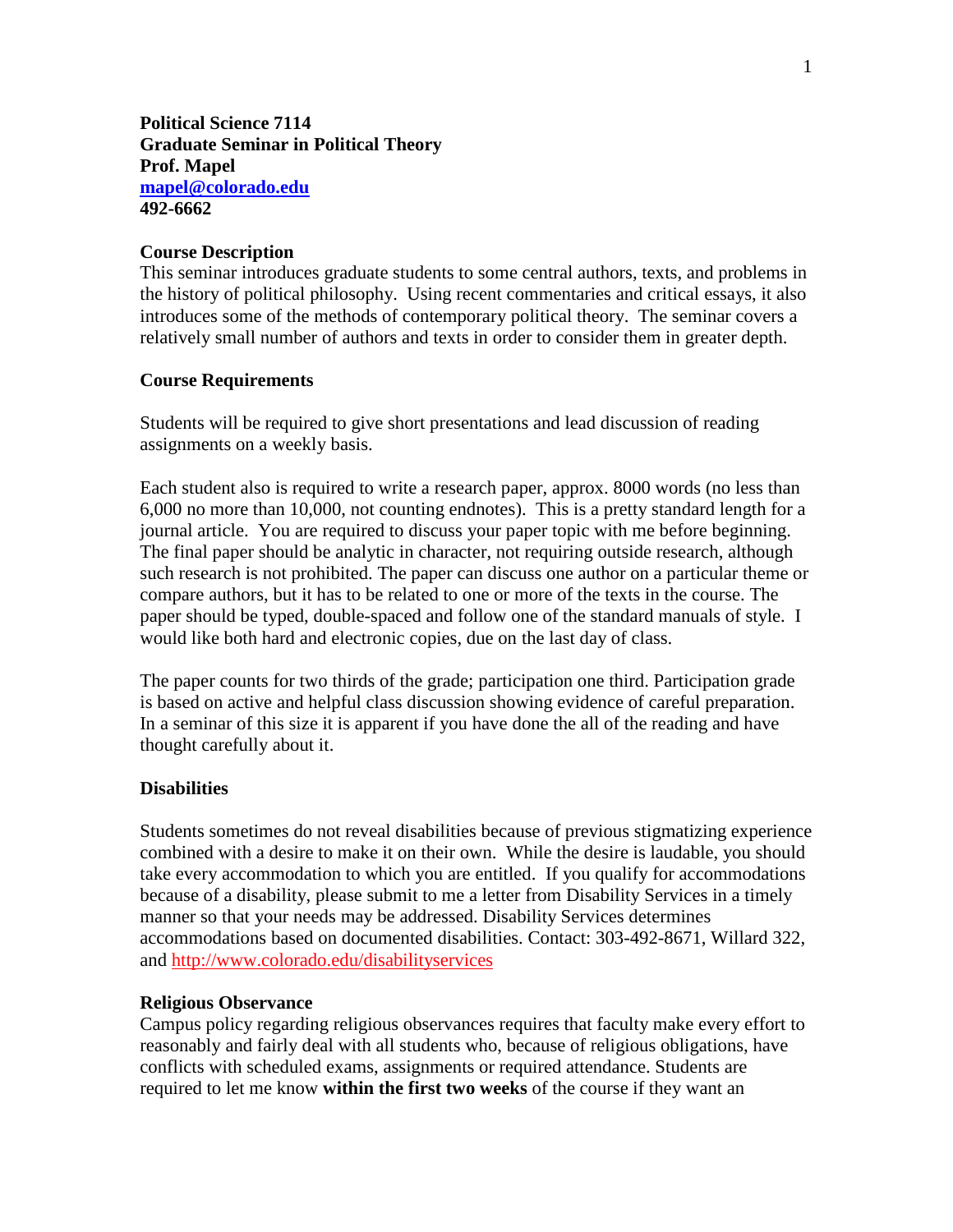accommodation. For details of campus policy see [http://www.colorado.edu/policies/fac\\_relig.html](http://www.colorado.edu/policies/fac_relig.html)

#### **Classroom Decorum**

Students and faculty each have responsibility for maintaining an appropriate learning environment. Students who fail to adhere to such behavioral standards may be subject to discipline. Faculty have the professional responsibility to treat all students with understanding, dignity and respect, to guide classroom discussion, and to set reasonable limits on the manner in which they and their students express opinions Professional courtesy and sensitivity are especially important with respect to individuals and topics dealing with differences of race, culture, religion, politics, sexual orientation, gender variance and nationalities. Class rosters are provided to the instructor with the student's legal name. I will gladly honor your request to address you by an alternate name or gender pronoun. Please advise me of this preference early in the semester so that I may make appropriate changes to my records. See policies at <http://www.colorado.edu/policies/classbehavior.html> and at [http://www.colorado.edu/studentaffairs/judicialaffairs/code.html#student\\_code](http://www.colorado.edu/studentaffairs/judicialaffairs/code.html#student_code)

#### **Honor Code**

All students are the University of Colorado, Boulder are responsible for knowing and adhering to the academic integrity policy of this institution. Violations of this policy may include: cheating, plagiarism, aid of academic dishonesty, fabrication, lying, bribery, and threatening behavior. All incidents of academic misconduct shall be reported to the Honor Code Council (honor@colorado.edu; 303-725-2273). Students who are found to be in violation of the academic integrity policy will be subject to both academic sanctions from the faculty member and non-academic sanctions (including but not limited to university probation, suspension, or expulsion). Other information on the Honor Code can be found at<http://www.colorado.edu/policies/honor.html> and <http://www.colorado.edu/academics/honorcode>

#### **Sexual Harassment**

The University of Colorado at Boulder policy on Discrimination and Harassment [\(http://www.colorado.edu/policies/discrimiation.html,](http://www.colorado.edu/policies/discrimiation.html) the CU policy on Sexual Harassment, and the CU policy on Amorous Relationships applies to all students, faculty and staff. Any student, faculty or staff member who believes s/he has been the subject of discrimination or harassment based upon race, color, national origin, sex, age, disability, religion, sexual orientation, or veteran status should contact the Office of Discrimination and Harassment (ODH) at 303-492-2127 or the Offic e of Judicial Affairs at 303-492- 5550. Information about ODHand the campus resources available to assist individuals regarding discrimination or harassment can be obtained at<http://www.colorado.edu/odu>

#### **Required Readings**

Note: You may have already some of the books listed for the course. It would be helpful for you to use the particular editions listed below, so that we literally are on the same page during class discussion, but for the most part I don't care a great deal if you use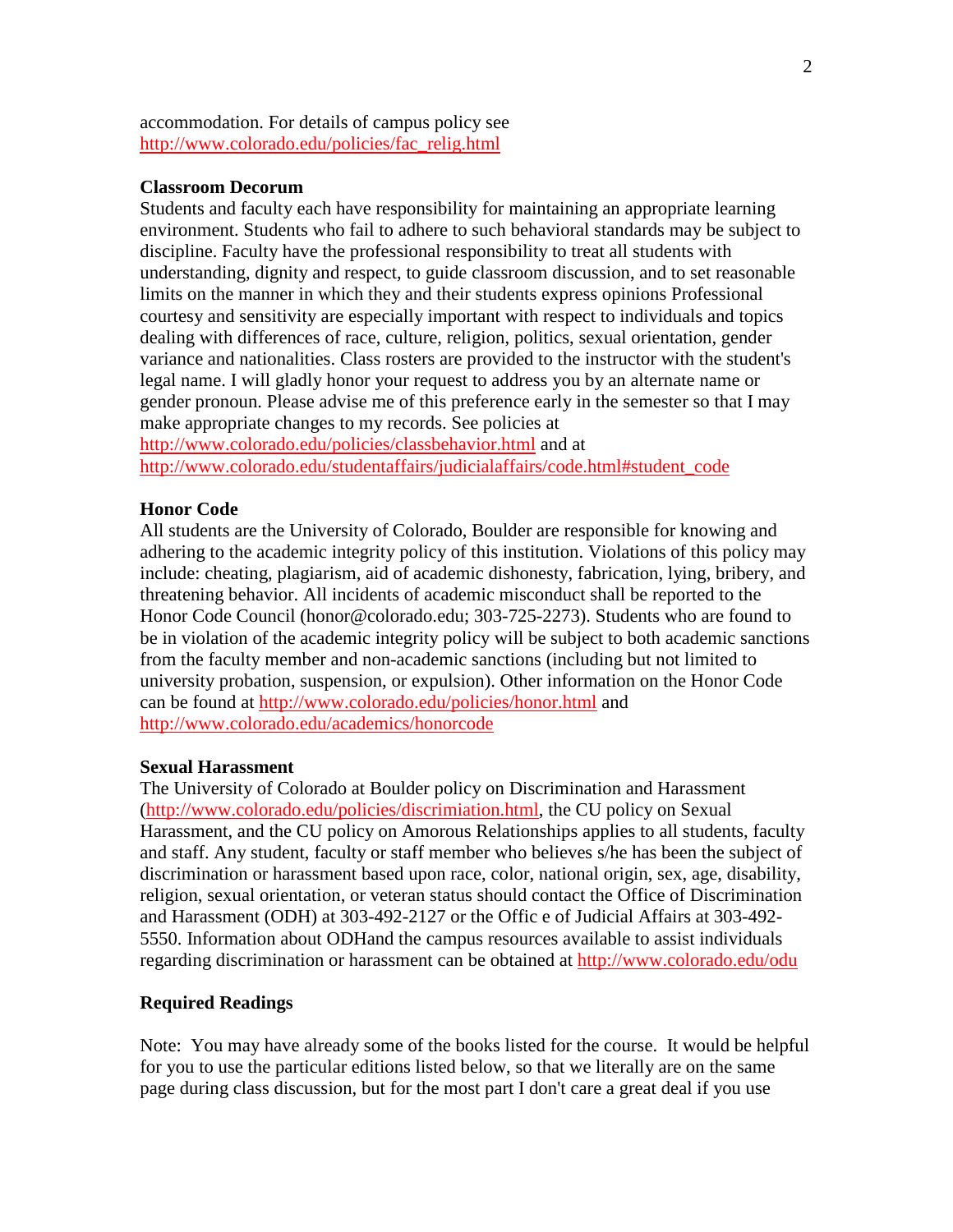other editions, and there are even some good ones online (some links below in the reading schedule). Whatever edition of *Leviathan* you use, I strongly suggest looking for modernized spelling and punctuation, as in the Curley edition. Although I've ordered most of the books from the CU bookstore, I haven't ordered all of them, especially *On the Edge of Anarchy*, because I think you would do better to get that book and perhaps the others on-line at a cheaper price. The Liberty Fund edition of *Rationalism in Politics* includes essays that I will also put on line.

#### **Books**

Hobbes, *Leviathan* (Hackett), ed., Curley Richard Tuck, *Hobbes: A Very Short Introduction* (Oxford) Locke, *Second Treatise* (Hackett) Burke, *The Portable Burke* (Viking Portable Library) Thomas Paine (The Rights of Man) A. John Simmons, *On the Edge of Anarchy* (Princeton)-- you will have to scrounge Rousseau, *Second Discourse* and *Social Contract* (I've ordered a *Basic Writings*) Joshua Cohen, *Rousseau: A Free Community of Equals* Axel Honneth, *The Struggle for Recognition* William Connolly, *Identity/Difference* Michael Oakeshott, *Rationalism in Politics*, Liberty Fund edition

# **Articles**

The reading schedule below directs you to additional articles, chapters, and excerpts on line. Check D2L for this course; if you can't find it there, you'll have to look for it on your own. Usually it is easy to find on JSTOR or elsewhere on the web. I'll be adding to D<sub>2</sub>L as we go.

### **Reading Schedule: assignments and dates may change during the semester.**

**Aug. 31**

**Introduction** 

#### **September 7**

#### **Hobbes: Epistemology, Science and the State of Nature**

Richard Tuck, *Hobbes: A Very Short Introduction* (Oxford, 2002), 1 -74

Thomas Hobbes, *Leviathan*, ed., Edwin Curley (Hackett, 1994) -- "Introduction" (by Hobbes, not Curley (although Curley also would be useful), Chapters: 1, 4-7, 11, 13-15

Text of Leviathan available two other places on the web: <http://oregonstate.edu/instruct/phl302/texts/hobbes/leviathan-contents.html>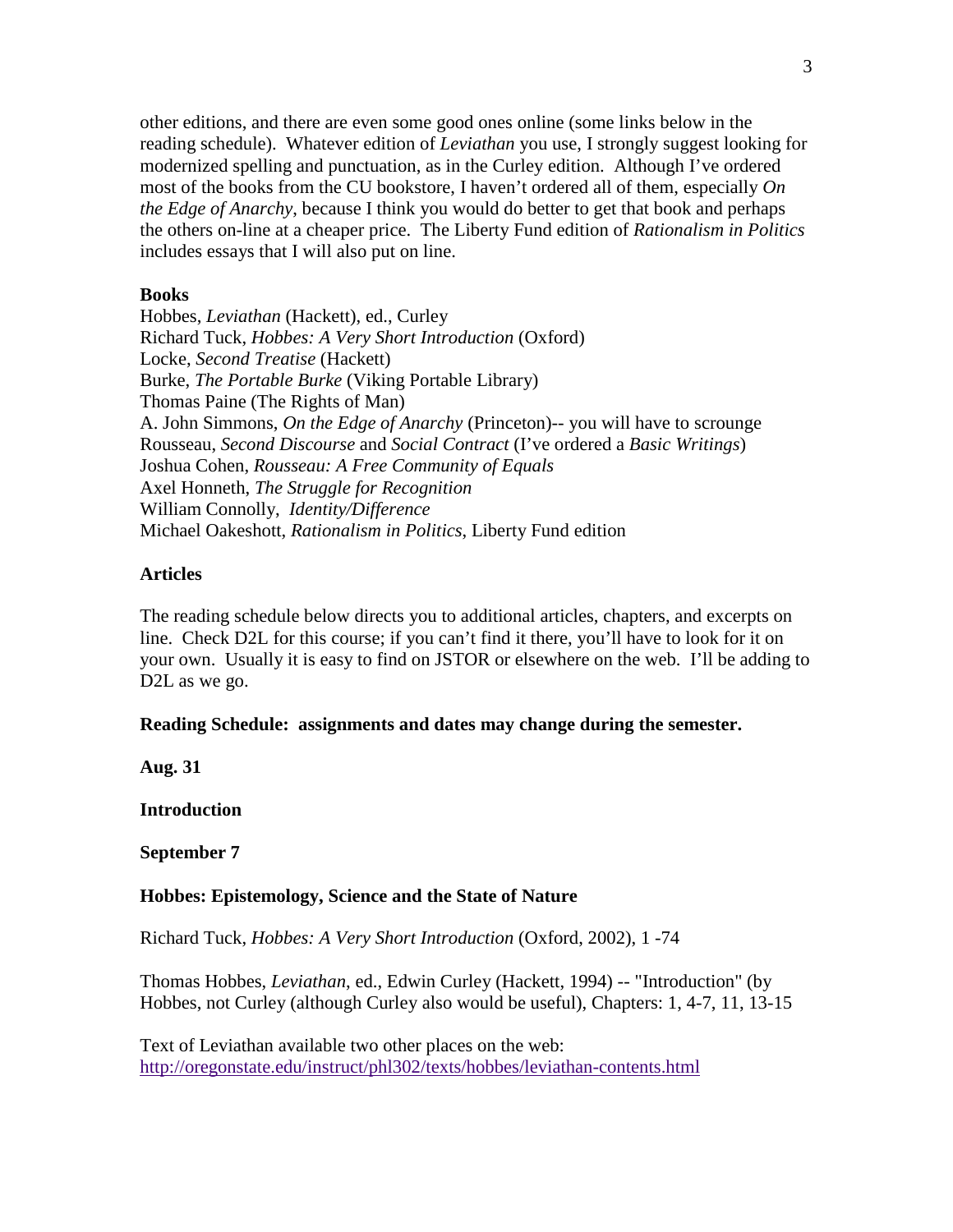[http://www.earlymoderntexts.com](http://www.earlymoderntexts.com/) (this site has texts of Locke's *Second Treatise* and Mill's *On Liberty* as well)

**Sept. 14**

## **Hobbes: the Absolute State**

Tuck, *Hobbes*, 74 – 140

*Leviathan*-- Chapters 16-19; 21; 28, first two paragraphs; 29; 30, first four paragraphs; 31, last paragraph

Suggested: essays on Hobbes by Kavka, Goldsmith, Hampton and Gauthier in *The Social Contract Theorists*, ed. Christopher Morris (Rowman and Littlefield, 1999). On D2L

# **Sept. 21**

# **The Lockean State of Nature, Consent and Government**

Locke, *Second Treatise*, sections 4-24, 52-71, 77 - 91, 95-99, 117-122, 123-131 (in other words, skip the sections on property and stop at Chapter XI)

Simmons, *The Edge of Anarchy*, 3-99

Suggested:

We are skipping Locke on property, sections 25 -51. For those interested, here are three suggestions, which should be enough for comps. Cohen is for those who want to go further, especially those interested in Marxism and/or socialism.

Robert Nozick's, *Anarchy, State, Utopia*, Part II Simmons, *The Lockean Theory of Rights*, Chapter 8 on property rights Gopal Sreenivasen, *The Limits of Lockean Rights in Property*

G.A. Cohen, *Self-Ownership, Freedom and Equali*

## **Sept. 28**

## **The Limits of Lockean Political Society**

*Second Treatise*, sections 132-149, 159-160, 167 – 174, 182, 196, 211-212, 220-228, 240-43. (27 pages)

*Edge of Anarchy*, 147 – 271 (95 pages)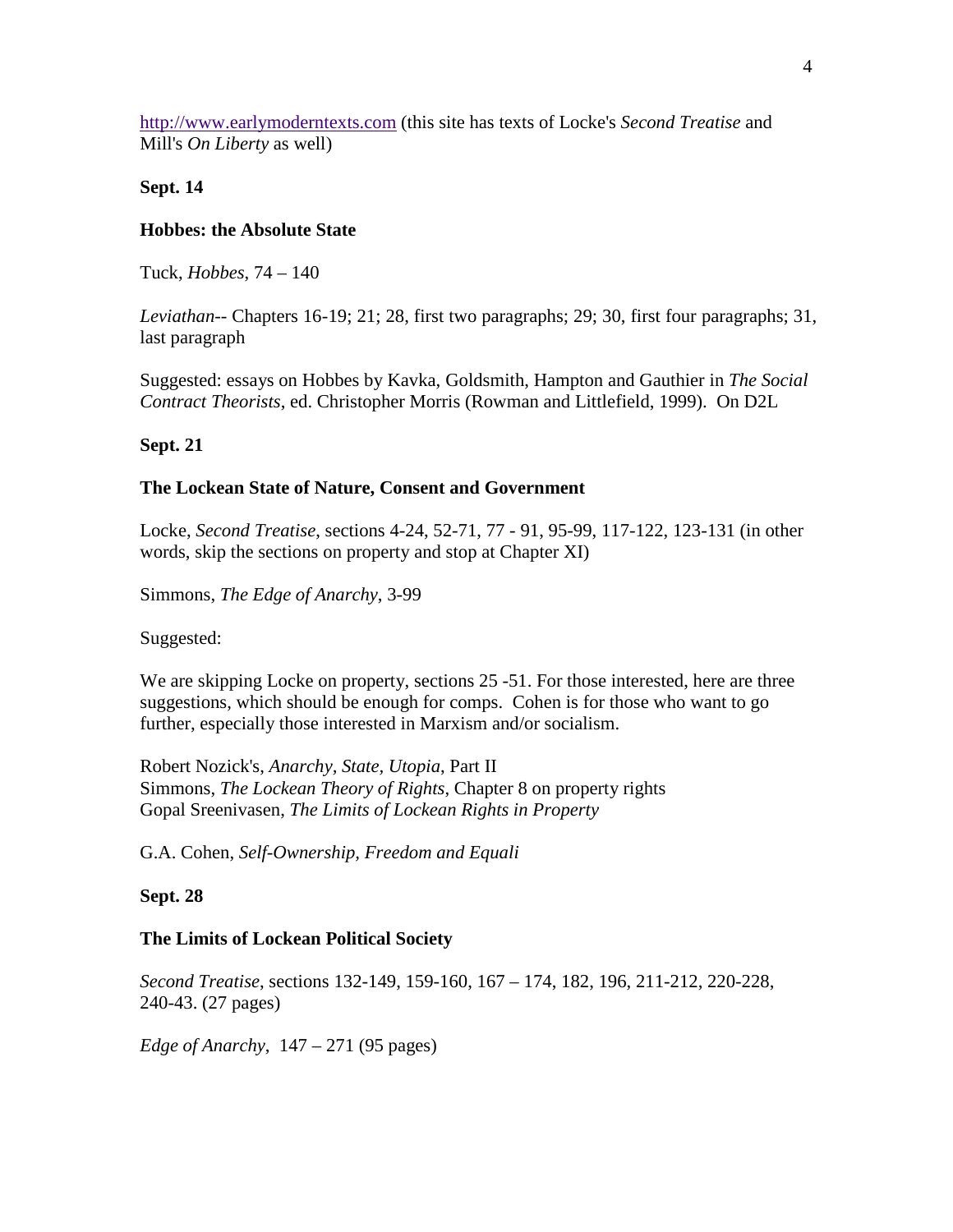Simmons, "Justification and Legitimacy," in book by same name, pp. 122 -157 (35 pages) Will be on D2L

Suggested:

H.L.A. Hart, "Are There Any Natural Rights" Charles Beitz, "Tacit Consent and Property Rights" George Klosko, "Fixed Content of Political Obligation," These are on D2L Klosko under "Mapel-Klosko"

George Klosko, *Political Obligation and the Principle of Fairness* Simmons, *Moral Principles and Political Obligation* and *Justification and Legitimacy*

### **October 5**

### **Rousseau**

*Discourse on Inequality*, pp.

Judith Shklar, "Jean-Jacques Rousseau and Equality," in Alan Ritter and Julia Conaway Bondanella (eds.), *Rousseau's Political Writings* (Norton, 1988), 260 – 74 (14 pages\_on D2L)

*The Social Contract,* Books 1 and 2, pp.

Cohen, *Rousseau: A Free Community of Equals*, chapters 1 pp. 10 – 22 and chapter 3, pp. 97 - 131

## **October 12**

#### **Rousseau**

*The Social Contract*, Book 3, chapters 1-6, 10-18; Book 4, (chapters 4 and 5 optional).

Cohen, *Rousseau*, chapters 2, 3, 5 (120 pages)

Suggested:

Robert Paul Wolff, "Rousseau's Majoritarian Democracy," in *Rousseau's Political Writings*, 274 -81

John Charvet, "Rousseau, the Problem of Sovereignty, and the Limits of Political Obligation," in *The Social Contract Theorists*, ed. Christopher Morris (Rowman and Littlefield, 1999), 205 -218

Wolff and Charvet on D2L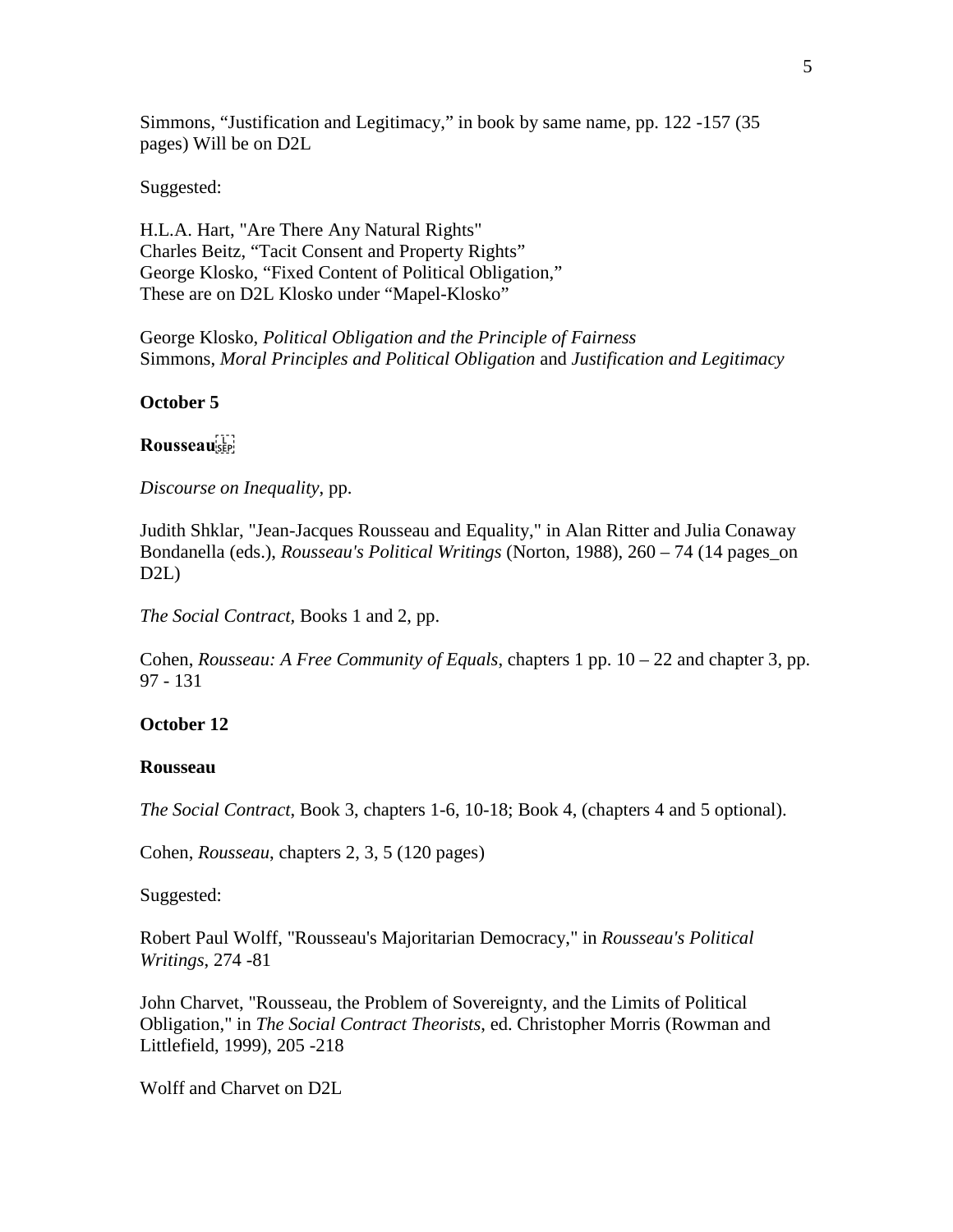Arthur Ripstein, "The General Will," in *The Social Contract Theorists,* 219 -237

Jean Starobinski, "The Political Thought of Rousseau" in *Rousseau's Political Writings*, 221 -232

# **October 19**

# **Edmund Burke: Representation, America, India**

**(**all Burke selections in *The Portable Burke*, ed. Kramnick**)**

David Bromwich, *Edmund Burke: An Intellectual Biography*, vol. 1, chapter 1 (Belknap Press: Harvard, 2017), 26 pages, to come on D2L—preferable to Kramnick's intro

"To the Duke of Richmond" (1772, Burke's ideal of aristocracy) pp. 533 -4 (1  $\frac{1}{2}$  pages)

Speech at Mr. Burke's Arrival in Bristol, in *Portable Burke* (1774*)*, p. 155 – 8 (3 pages)

Hannah Pitkin, The Concept of Representation (U Cal Press, 1967), Chapter 8, "Representing Unattached Interests: Burke", pp. 168 – 189 (19 pages) to come on D2L

Speech on Conciliation with the Colonies  $(1774)$ , in support of America) pp. 259 – 274 (14 pages)

"The Debate Over America," in Robert Tucker and David Hendrickson, *Fall of the First British Empire*, last chapter, on D2L as "Debate"—two political scientists/historians take issue with Burke's argument for conciliation with the colonies. 31 pages, On D2L

Speech on Mr. Fox's East India Bill (1783 attack on the East India company), pp. pp. 363  $-377(14 \text{ pages})$ 

# **October 26**

## **Burke: the French Revolution.**

J.G.A. Pocock, "Editor's Introduction," *Reflections on the Revolution in France*, D2L (pp. 7 – 47, essential reading, 40 pages on D2L

Burke, excerpts *Reflections on the Revolution in France (1790)*, *Portable Burke* p. 416 – 474 (58 pages)

Burke, "An Appeal from the New to the Old Whigs," (1791) *Portable Burke*, 474 – 94 (20 pages)

Suggested: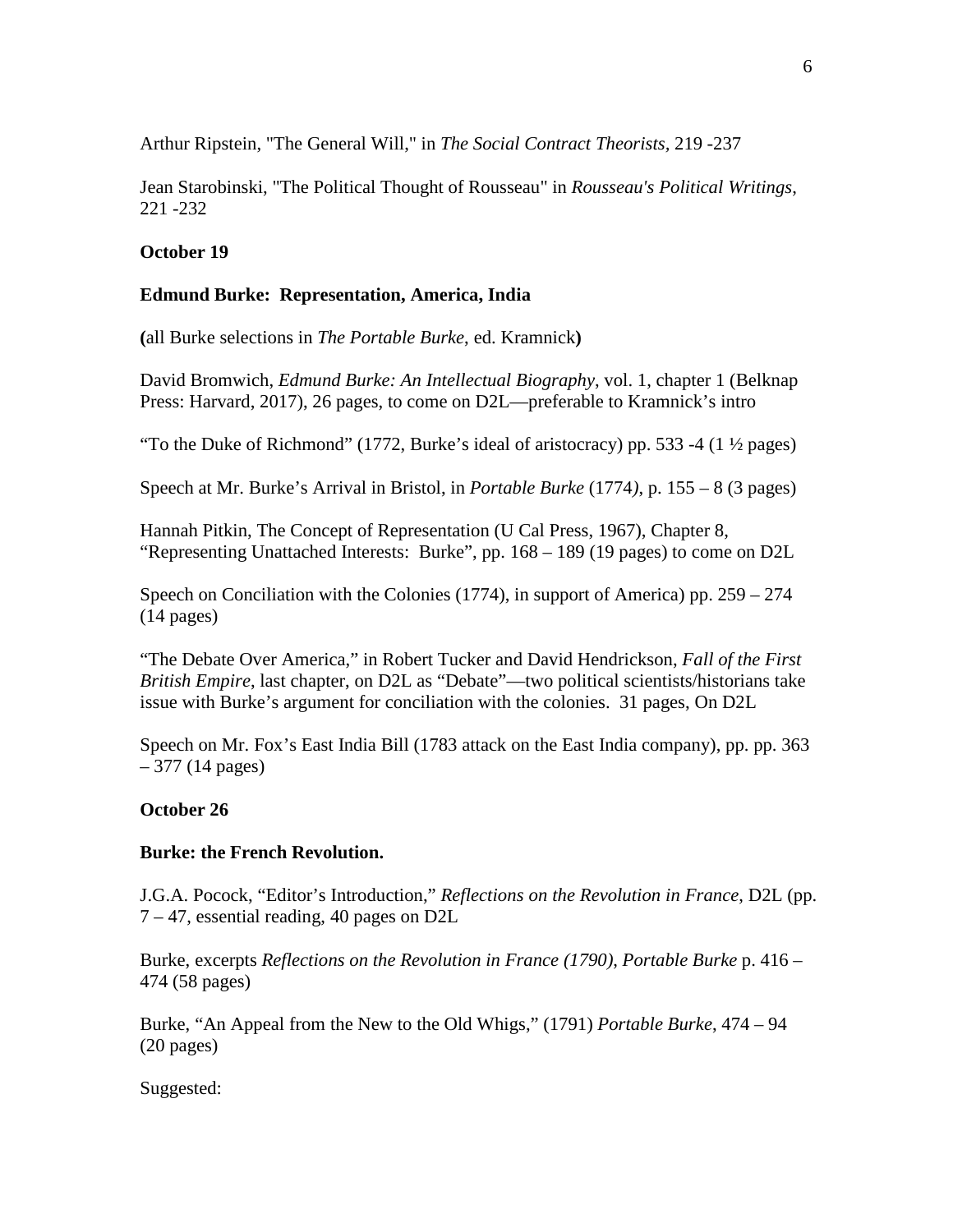Leo Strauss, "Burke" in *Natural Right and History*, 294 – 323. Some interesting contrasts between Aristotelian and Burkean notions of prudence

J.G.A. Pocock, "Burke and the Ancient Constitution: A Problem in the History of Ideas," in Pocock, *Politics, Language and Time*, D2L, pp. 203 – 33 (30 pages) on D2L

"Thoughts on the Present Discontents," (1770, Burke attacks the "cabal" of George III and defends the idea of political party), read second half,  $142 - 50$ 

"To William Burgh, Esq." (1774) (religious toleration) pp. 534 -6

Speeches on Impeachment of Warren Hastings (1778, 94, on the Director of the East India Co. abuses)

Letter to Richard Burke," (1792, religious toleration pp. 348 – 356

Letter to a Noble Lord (1795), slashing attack on an aristocrat, some of Burke's best invective against the French Revolution), pp. 213 – 229, see 224 -9 for the invective.

Letters on a Regicide Peace (1795, Burke off the deep end), pp. 517 – 30

Read the Kramnick Intro to the *Portable Burke* for the difference between a very able commentator (Kramnick) and one who redefines the field (Pocock).

#### **November 2**

#### **Michael Oakeshott**

Essays in *Rationalism in Politics*

"Political Education," 43 – 70

"Rational Conduct," 99 – 132

"On Being a Conservative," 407 - 438

#### **November 9**

Connolly, *Identity/Difference*, 1 - 94

#### **November 16**

Connelly, *Identity/Difference*, 94 - 222